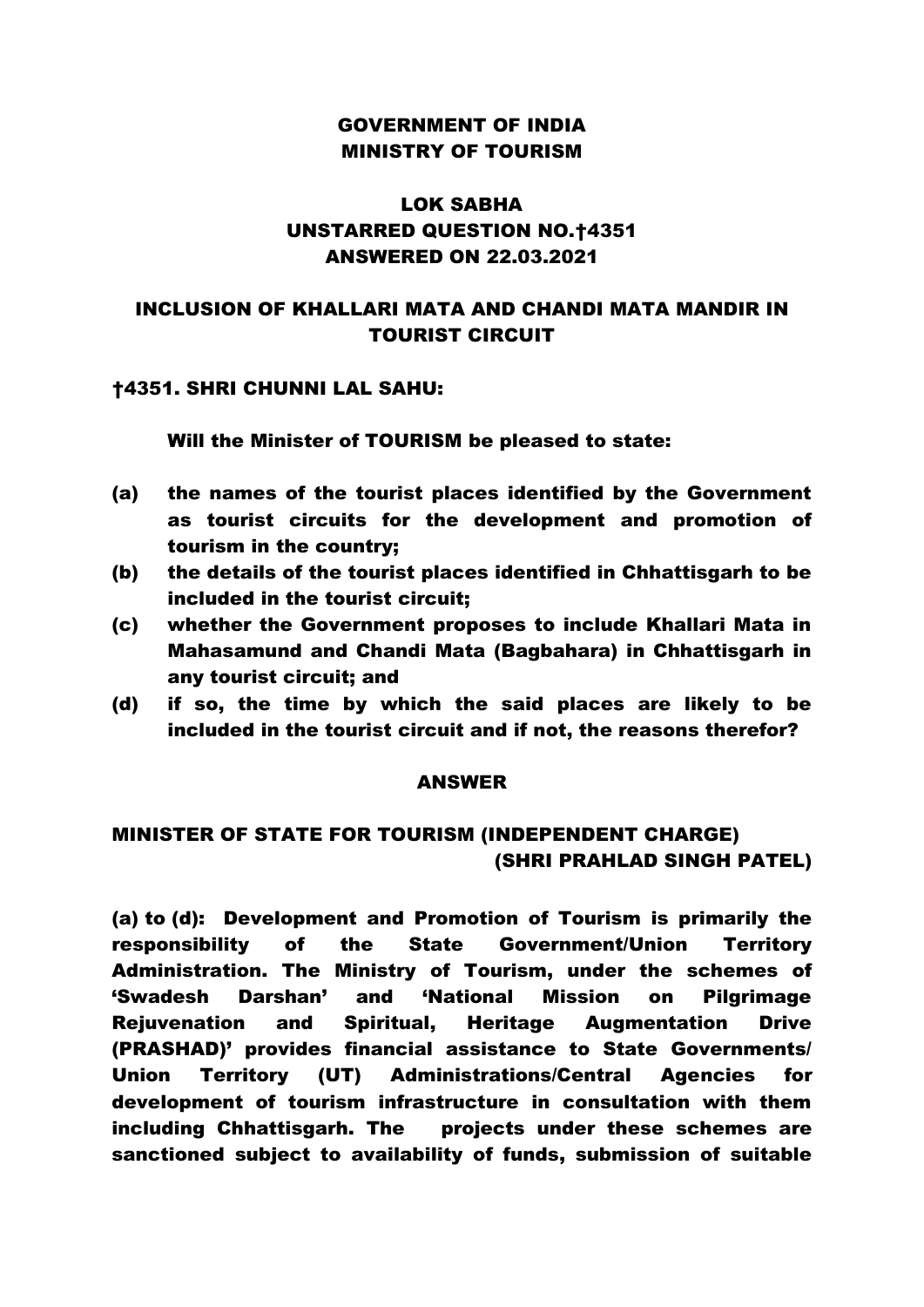Detailed Project Reports, adherence to scheme guidelines and utilization of funds released earlier etc.

There is no proposal under consideration for sanctioning of new project in the State of Chhattisgarh under 'Swadesh Darshan' scheme. However, the Ministry of Tourism has sanctioned following projects in the state of Chhattisgarh.

- a) "Development of Jashpur- Kunkuri- Mainpat- Ambikapur-Maheshpur -Ratanpur- Kurdar- Sarodadadar - Gangrel-Kondagaon – Nathiya Nawagaon - Jagdalpur- Chitrakoot-Tirthgarh" in 2015-16 under Tribal Circuit of Swadesh Darshan scheme.
- b) Development of Maa Bamleshwari Devi Temple in the year 2020-21 under the PRASHAD scheme.

The details of the projects sanctioned under 'Swadesh Darshan' and 'PRASHAD' schemes including in the State of Chhattisgarh is annexed.

\*\*\*\*\*\*\*\*\*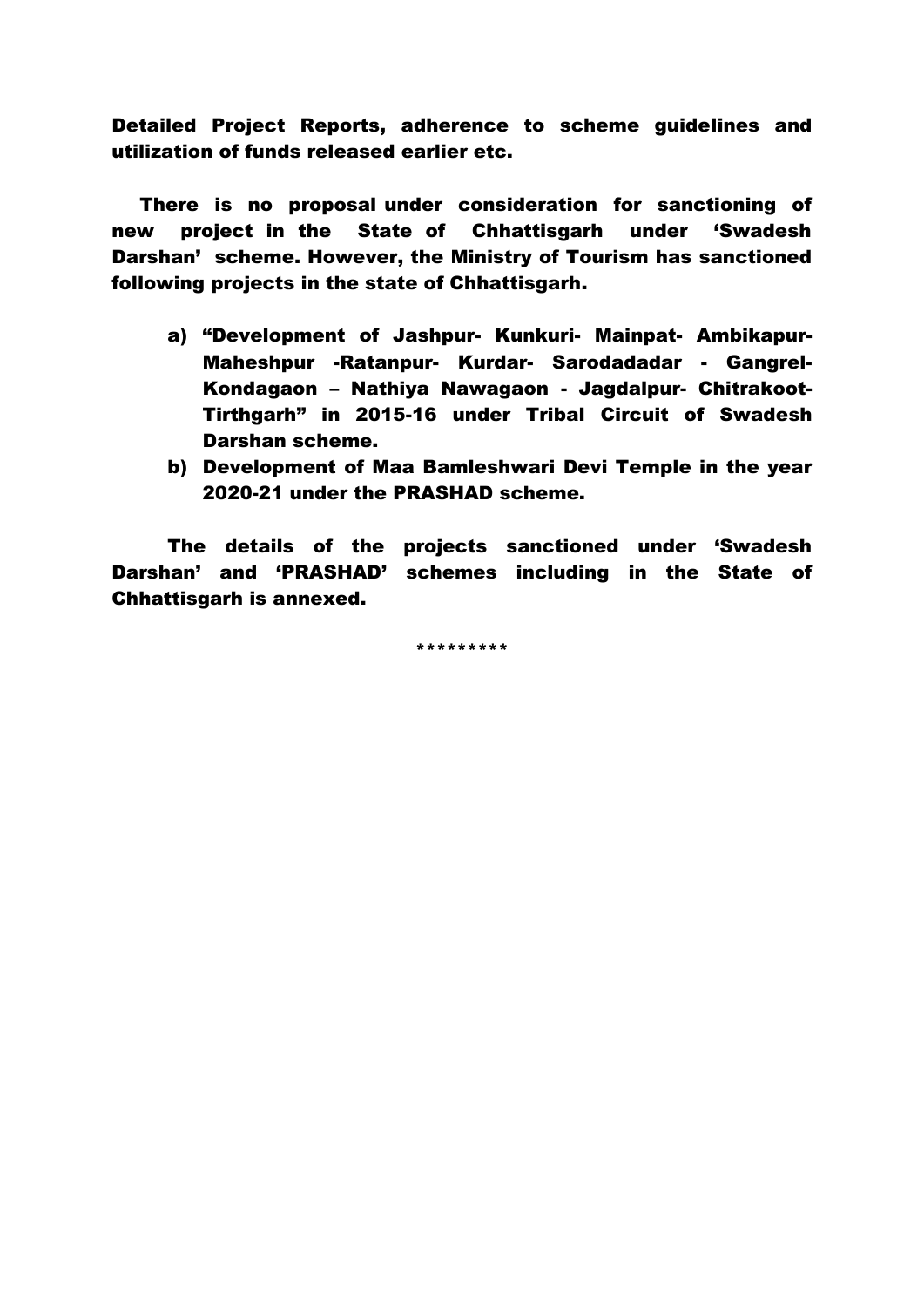STATEMENT IN REPLY TO PARTS (a) TO (d) OF LOK SABHA UNSTARRED QUESTION NO.†4351 ANSWERED ON 22.03.2021 REGARDING INCLUSION OF KHALLARI MATA AND CHANDI MATA MANDIR IN TOURIST CIRCUIT

## THE DETAILS OF PROJECTS SANCTIONED UNDER SWADESH DARSHAN AND PRASHAD SCHEMES.

#### I. SWADESH DARSHAN SCHEME

|                     | (Amount in Rupees crore)           |                                      |                                                                                                                                                                                                                                                                                                                               |                           |  |
|---------------------|------------------------------------|--------------------------------------|-------------------------------------------------------------------------------------------------------------------------------------------------------------------------------------------------------------------------------------------------------------------------------------------------------------------------------|---------------------------|--|
| SI.<br>No.          | <b>State/UT</b>                    | <b>Name of the</b><br><b>Circuit</b> | <b>Name of the Project</b>                                                                                                                                                                                                                                                                                                    | Amt.<br><b>Sanctioned</b> |  |
| <b>Year 2014-15</b> |                                    |                                      |                                                                                                                                                                                                                                                                                                                               |                           |  |
| $\mathbf 1$         | <b>Arunachal</b><br><b>Pradesh</b> | <b>North-East</b><br><b>Circuit</b>  | <b>Development of Circuit at</b><br><b>Bhalukpong- Bomdila and</b><br>Tawang.                                                                                                                                                                                                                                                 | 49.77                     |  |
| 2.                  | <b>Andhra</b><br><b>Pradesh</b>    | <b>Coastal</b><br><b>Circuit</b>     | <b>Development of Circuit at</b><br>Kakinada - Hope Island -<br><b>Wildlife</b><br>Coringa<br>Sanctuary - Passarlapudi<br>Aduru - S Yanam<br>Kotipallyanjuna                                                                                                                                                                  | 67.84                     |  |
|                     | <b>Year 2015-16</b>                |                                      |                                                                                                                                                                                                                                                                                                                               |                           |  |
| 3.                  | <b>Manipur</b>                     | <b>North-East</b><br><b>Circuit</b>  | <b>Development of Circuit at</b><br><b>Imphal-Khongjom</b>                                                                                                                                                                                                                                                                    | 72.23                     |  |
| 4.                  | <b>Sikkim</b>                      | <b>North-East</b><br><b>Circuit</b>  | Development of Circuit<br>linking Rangpo (entry) -<br>Rorathang-<br>Aritar-<br><b>Phadamchen-</b><br>Nathang-<br><b>Sherathang-</b><br><b>Tsongmo-</b><br><b>Gangtok-Phodong-</b><br>Lachung-<br>Mangan-<br><b>Yumthang-</b><br>Lachen-<br><b>Thangu-Gurudongmer-</b><br>tamil-<br>Mangan-<br>TuminLingee- Singtam<br>(exit). | 98.05                     |  |
| 5.                  | <b>Uttarakhand</b>                 | <b>Eco Circuit</b>                   | <b>Development of Circuit at</b><br>Tehri-Chamba-<br><b>Sarain</b><br>around Tehri Lake.                                                                                                                                                                                                                                      | 69.17                     |  |
| 6.                  | <b>Rajasthan</b>                   | <b>Desert</b>                        | of<br><b>Development</b>                                                                                                                                                                                                                                                                                                      | 63.96                     |  |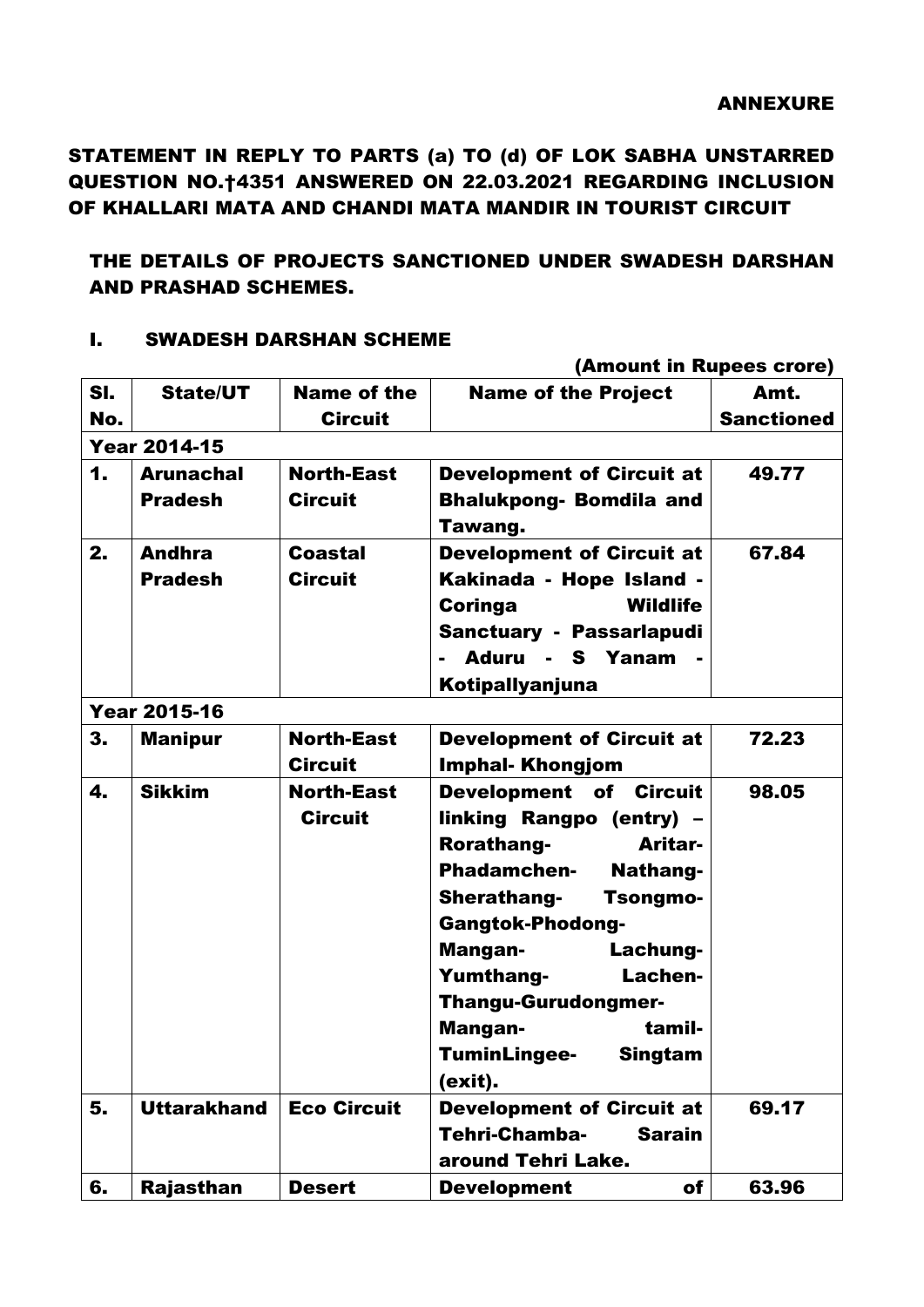|              |                   | <b>Circuit</b>        | <b>Shakambhari</b><br><b>Mata</b>                |       |
|--------------|-------------------|-----------------------|--------------------------------------------------|-------|
|              |                   |                       |                                                  |       |
|              |                   |                       | Temple, Sambhar Salt                             |       |
|              |                   |                       | Complex,<br>DevyaniKund,                         |       |
|              |                   |                       | <b>SharmisthaSarovar,</b>                        |       |
|              |                   |                       | <b>Naliasarand</b><br><b>Other</b>               |       |
|              |                   |                       | <b>Destinations.</b>                             |       |
| $\mathbf{7}$ | <b>Nagaland</b>   | <b>Tribal Circuit</b> | <b>Development of Circuit at</b>                 | 97.36 |
|              |                   |                       | Peren-Kohima-Wokha                               |       |
| 8.           | <b>Madhya</b>     | <b>Wildlife</b>       | <b>Development of Circuit at</b>                 | 92.22 |
|              | <b>Pradesh</b>    | <b>Circuit</b>        | Panna-<br>Mukundpur-                             |       |
|              |                   |                       | Dubri-<br>Sanjay-                                |       |
|              |                   |                       | <b>Bandhavgarh-</b><br>Kanha-                    |       |
|              |                   |                       | <b>Mukki-Pench.</b>                              |       |
| 9.           | <b>Andhra</b>     | <b>Coastal</b>        | Development of Nellore,                          | 49.46 |
|              | <b>Pradesh</b>    | <b>Circuit</b>        | <b>Pulikat</b><br>Lake,                          |       |
|              |                   |                       | Ubblamadugu water falls,                         |       |
|              |                   |                       | <b>Nelapattu Bird Sanctuary,</b>                 |       |
|              |                   |                       | <b>Mypadu</b><br>Beach,                          |       |
|              |                   |                       | <b>Ramatheertham</b>                             |       |
| 10.          |                   | <b>Eco Circuit</b>    |                                                  | 91.62 |
|              | <b>Telangana</b>  |                       | <b>Development of Circuit in</b>                 |       |
|              |                   |                       | <b>Mahaboobnagar districts</b>                   |       |
|              |                   |                       | (Somasila, Singotam,                             |       |
|              |                   |                       | Kadalaivanam,                                    |       |
|              |                   |                       | Akkamahadevi,                                    |       |
|              |                   |                       | Egalanpanta, Farahabad,                          |       |
|              |                   |                       | Uma<br>Maheshwaram,                              |       |
|              |                   |                       | <b>Mallelatheertham)</b>                         |       |
| 11.          | <b>Kerala</b>     | <b>Eco Circuit</b>    | <b>Development</b><br>of                         | 76.55 |
|              |                   |                       | <b>Pathanamthitta</b><br>Gavi-<br>$\blacksquare$ |       |
|              |                   |                       | <b>Vagamon-Thekkady</b>                          |       |
| 12.          | <b>Mizoram</b>    | <b>North East</b>     | <b>Integrated</b><br><b>Development</b>          | 92.26 |
|              |                   | <b>Circuit</b>        | of Thenzawl &<br><b>South</b>                    |       |
|              |                   |                       | Zote, Districts Serchhip                         |       |
|              |                   |                       | and Reiek                                        |       |
| 13.          | <b>Assam</b>      | <b>Wildlife</b>       | <b>Development of Manas-</b>                     | 94.68 |
|              |                   | <b>Circuit</b>        | Pobitora-<br>Nameri-                             |       |
|              |                   |                       | Dibru-<br>Kaziranga-                             |       |
|              |                   |                       | Saikhowa.                                        |       |
| 14.          | <b>Puducherry</b> | <b>Coastal</b>        | <b>Development</b><br>of                         | 85.28 |
|              |                   | <b>Circuit</b>        | Dubrayapet,<br><b>Arikamedu</b>                  |       |
|              |                   |                       | <b>China</b><br>Veerampattinam,                  |       |
|              |                   |                       |                                                  |       |
|              |                   |                       | Nallavadu,<br>Chunnabmar,                        |       |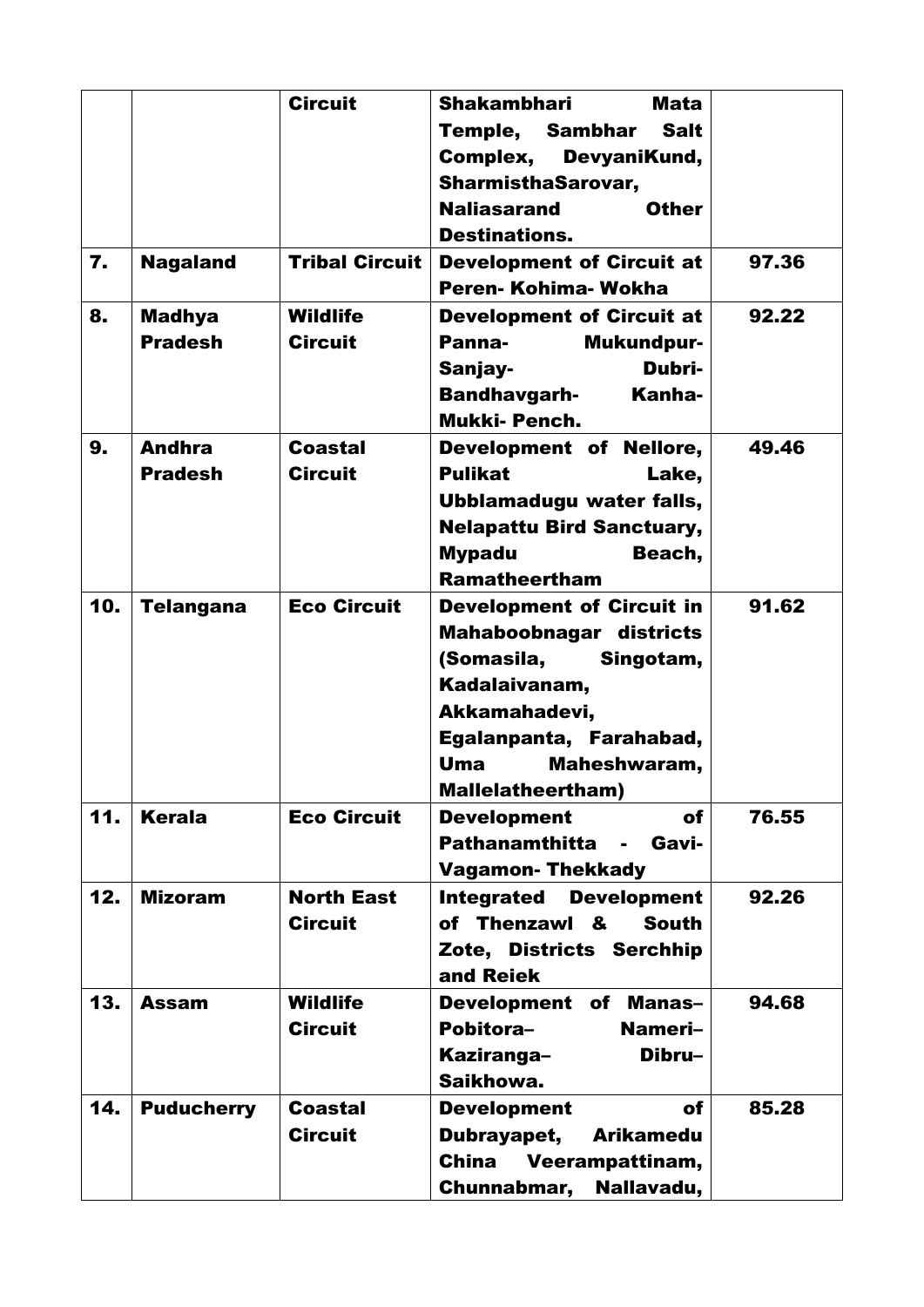|     |                                    |                                      | <b>Manapet, Kalapet, French</b><br>Quarter, Tamil Quarter                                                                                                                                                                                                     |       |
|-----|------------------------------------|--------------------------------------|---------------------------------------------------------------------------------------------------------------------------------------------------------------------------------------------------------------------------------------------------------------|-------|
| 15. | <b>Arunachal</b><br><b>Pradesh</b> | <b>North East</b><br><b>Circuit</b>  | and Yanam<br><b>Integrated Development</b><br>of Jirigaon, Nafra, Seppa,<br>Pappu,<br>Pasa,<br><b>Pakke</b><br><b>Valleys, Lumdung, Lafang</b><br>Sohung Lake, Taro Yar,<br><b>New</b><br>Sagalee,<br>Ziro,<br>Yomcha                                         | 96.72 |
| 16. | <b>Tripura</b>                     | <b>North East</b><br><b>Circuit</b>  | Development of<br><b>North</b><br>East Circuit: Agartala -<br>Sipahijala - Melaghar -<br>Udaipur -<br><b>Amarpur-</b><br>Tirthamukh- Mandirghat-<br>NarikelKunja-<br><b>Dumboor-</b><br>Gandachara-Ambassa                                                    | 82.85 |
| 17. | <b>West Bengal</b>                 | <b>Coastal</b><br><b>Circuit</b>     | <b>Development of Beach</b><br>Circuit: Udaipur- Digha-<br>Shankarpur-<br>Tajpur-<br>Mandarmani- Fraserganj-<br><b>Bakkhlai-Henry Island</b>                                                                                                                  | 85.39 |
| 18. |                                    | <b>Chhattisgarh   Tribal Circuit</b> | <b>Development of Jashpur-</b><br>Kunkuri-<br>Mainpat-<br>Ambikapur- Maheshpur -<br>Ratanpur-<br><b>Kurdar-</b><br>Sarodadadar-<br><b>Gangrel-</b><br>Kondagaon-<br><b>NathiyaNawagaon-</b><br>Jagdalpur-<br><b>Chitrakoot-</b><br>Tirthgarh.                 | 96.10 |
| 19. | <b>Maharashtra</b>                 | <b>Coastal</b><br><b>Circuit</b>     | <b>Development</b><br>of<br><b>Sindhudurg</b><br><b>Coastal</b><br>Circuit (Shiroda<br>Beach,<br>Sagareshwar,<br>Tarkarli,<br>Vijaydurg<br>(Beach<br>&<br>Creek), Devgad (Fort &<br>Beach),<br>Mitbhav,<br>Tondavali,<br><b>Mocehmad</b><br>and Nivati Fort). | 19.06 |
|     | <b>Year 2016-17</b>                |                                      |                                                                                                                                                                                                                                                               |       |
| 20. | Goa                                | <b>Coastal</b>                       | <b>Development</b><br>of                                                                                                                                                                                                                                      | 97.65 |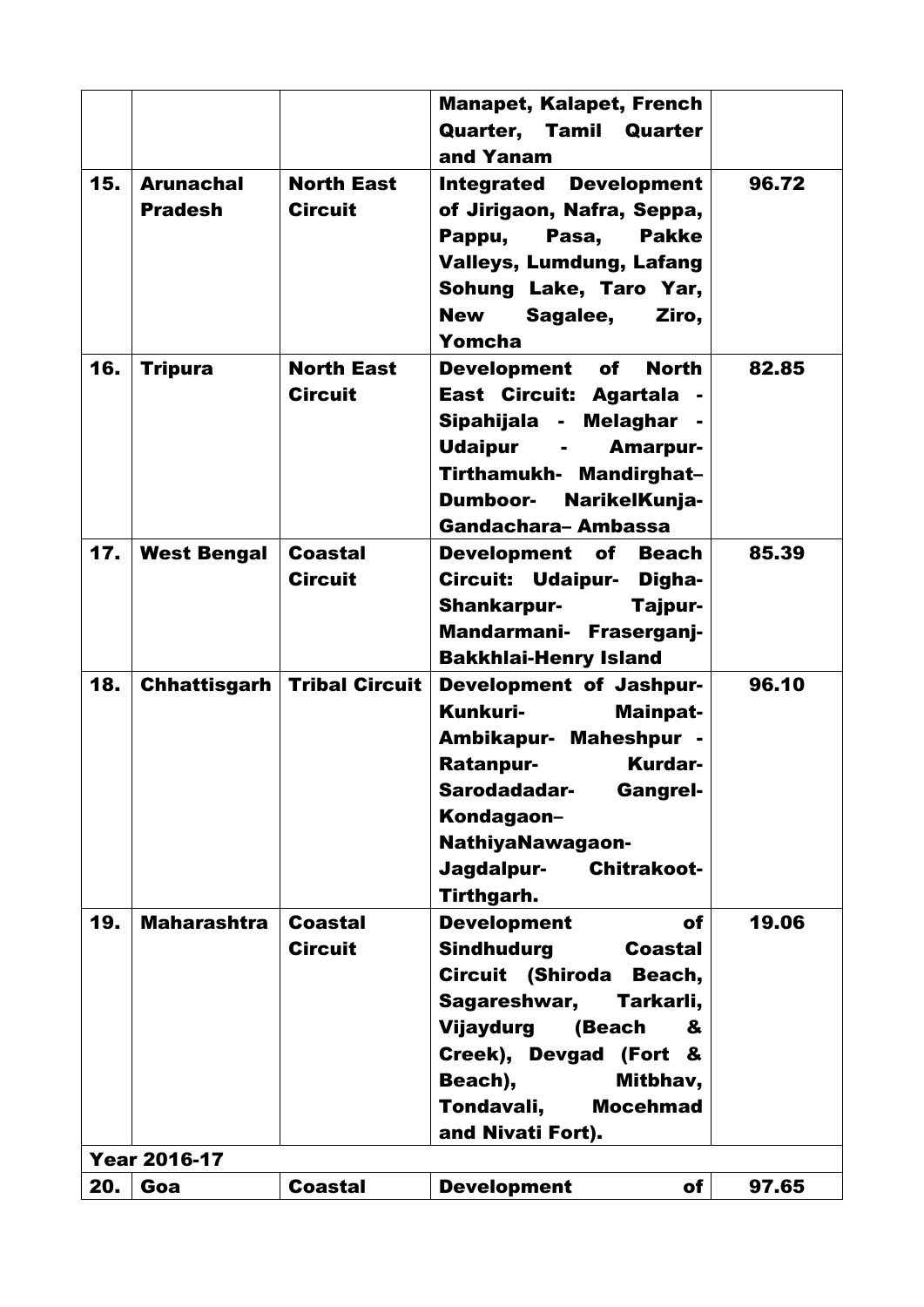|     |                  | <b>Circuit</b>        | Sinquerim-Baga, Anjuna-                      |       |
|-----|------------------|-----------------------|----------------------------------------------|-------|
|     |                  |                       | Vagator,<br>Morjim-Keri,                     |       |
|     |                  |                       | <b>Aguada Fort and Aguada</b>                |       |
|     |                  |                       | Jail.                                        |       |
| 21. | Jammu &          | <b>Himalayan</b>      | <b>Development</b><br><b>Integrated</b>      | 77.33 |
|     | <b>Kashmir</b>   | <b>Circuit</b>        | Jammu-Srinagar-<br>of                        |       |
|     |                  |                       | Pehalgam-Bhagwati                            |       |
|     |                  |                       | <b>Nagar-Anantnag-</b>                       |       |
|     |                  |                       | <b>Salamabad Uri-Kargil-Leh</b>              |       |
| 22. | <b>Telangana</b> | <b>Tribal Circuit</b> | <b>Integrated</b><br><b>Development</b>      | 79.87 |
|     |                  |                       | Mulugu-Laknavaram-<br>of                     |       |
|     |                  |                       | Medavaram-<br>Tadvai-                        |       |
|     |                  |                       | <b>Mallur-</b><br>Damaravi-                  |       |
|     |                  |                       | <b>Bogatha Waterfalls.</b>                   |       |
| 23. | <b>Meghalaya</b> | <b>North East</b>     | Development of Umium                         | 99.13 |
|     |                  | <b>Circuit</b>        | (Lake<br>View),<br>U                         |       |
|     |                  |                       | <b>LumSohpetbneng-</b>                       |       |
|     |                  |                       | Mawdiangdiang - Orchid                       |       |
|     |                  |                       | <b>Lake Resort.</b>                          |       |
| 24. | <b>Madhya</b>    | <b>Buddhist</b>       | <b>Development of Sanchi-</b>                | 74.02 |
|     | <b>Pradesh</b>   | <b>Circuit</b>        | Satna - Rewa-Mandsaur-                       |       |
|     |                  |                       | Dhar.                                        |       |
| 25. | <b>Kerala</b>    | <b>Spiritual</b>      | <b>Development</b><br>of                     | 99.99 |
|     |                  | <b>Circuit</b>        | <b>Sabarimala</b><br>Erumeli-                |       |
|     |                  |                       | Pampa-Sannidhanam.                           |       |
| 26. | <b>Manipur</b>   | <b>Spiritual</b>      | <b>Shri</b><br><b>Development</b><br>of      | 53.80 |
|     |                  | <b>Circuit</b>        | Govindajee Temple, Shri                      |       |
|     |                  |                       | <b>Bijoy Govindajee Temple</b>               |       |
|     |                  |                       | - Shri Gopinath Temple -                     |       |
|     |                  |                       | <b>Shri</b><br><b>Bungshibodon</b>           |       |
|     |                  |                       | <b>Kaina</b><br><b>Shri</b><br><b>Temple</b> |       |
|     |                  |                       | <b>Temple.</b>                               |       |
| 27. | Gujarat          | <b>Heritage</b>       | <b>Development</b><br>of                     | 59.17 |
|     |                  | <b>Circuit</b>        | Ahmedabad-<br>Rajkot-                        |       |
|     |                  |                       | <b>Porbandar</b><br>-Bardoli-                |       |
|     |                  |                       | Dandi.                                       |       |
| 28. | <b>Haryana</b>   | <b>Krishna</b>        | Development of Tourism                       | 97.35 |
|     |                  | <b>Circuit</b>        | <b>Infrastructures</b><br>at                 |       |
|     |                  |                       | Brahmsarovar,                                |       |
|     |                  |                       | SanhitSarovar, Narkatari,                    |       |
|     |                  |                       | Jyotisar in Kurukshetra.                     |       |
| 29. | Rajasthan        | <b>Krishna</b>        | <b>Integrated</b><br><b>Development</b>      | 75.80 |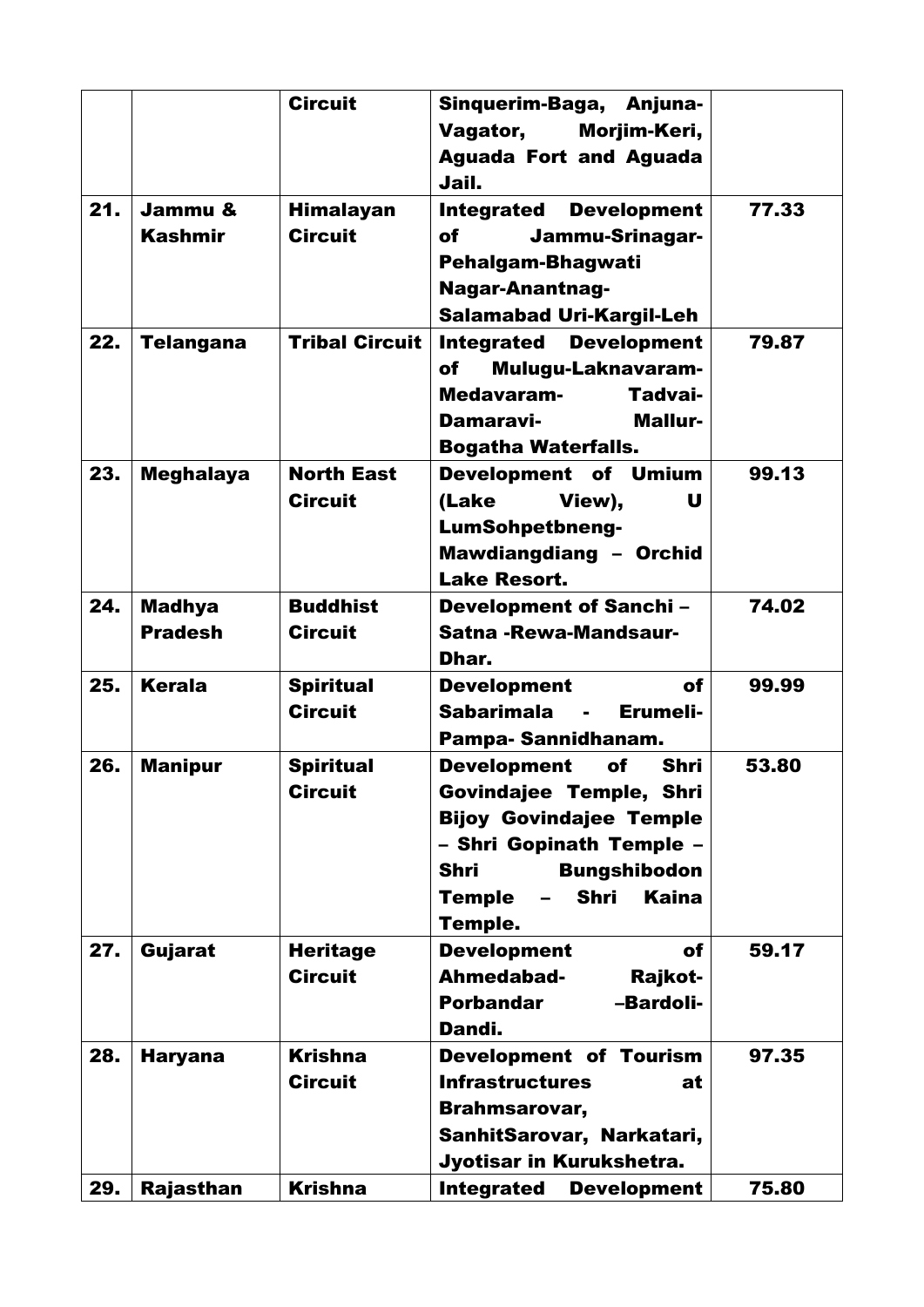|     |                    | <b>Circuit</b>        | of Govind Dev ji temple                          |       |
|-----|--------------------|-----------------------|--------------------------------------------------|-------|
|     |                    |                       | (Jaipur), KhatuShyam Ji                          |       |
|     |                    |                       | <b>Nathdwara</b><br>(Sikar) and                  |       |
|     |                    |                       | (Rajsamand).                                     |       |
| 30. | <b>Sikkim</b>      | <b>North East</b>     | Development of Tourist                           | 95.32 |
|     |                    | circuit               | <b>Circuit Linking Lingmoo-</b>                  |       |
|     |                    |                       | Maka-<br>Lingee-<br>Temi-                        |       |
|     |                    |                       | <b>BermoikNamchi- Okharey</b>                    |       |
|     |                    |                       | Sombaria-Daramdin-                               |       |
|     |                    |                       | Melli (Exit)                                     |       |
| 31. | <b>Madhya</b>      | <b>Heritage</b>       | <b>Development of Gwalior</b>                    | 89.82 |
|     | <b>Pradesh</b>     | circuit               | - Orchha - Khajuraho -                           |       |
|     |                    |                       | Chanderi - Bhimbetka -                           |       |
|     |                    |                       | <b>Mandu</b>                                     |       |
|     |                    |                       |                                                  |       |
| 32. | <b>Kerala</b>      | <b>Spiritual</b>      | Development of Sree                              | 92.22 |
|     |                    | <b>Circuit</b>        | Padmanabha<br>Temple,                            |       |
|     |                    |                       | Aranmula-Sabrimala                               |       |
| 33. | <b>Bihar</b>       | <b>Tirthankar</b>     | Development of Vaishali-                         | 37.19 |
|     |                    | circuit               | Arrah-<br>Masad-<br>Patna-                       |       |
|     |                    |                       | Rajgir-<br>Pawapuri-                             |       |
|     |                    |                       | Champapuri.                                      |       |
| 34. | <b>Bihar</b>       | <b>Spiritual</b>      | <b>Integrated Development</b>                    | 44.76 |
|     |                    | circuit               | <b>Kanwaria</b><br><b>of</b><br><b>Route:</b>    |       |
|     |                    |                       | Sultanganj-<br>Mojma-                            |       |
|     |                    |                       | Banka.                                           |       |
| 35. | <b>Odisha</b>      | Coastal               | <b>Development</b><br>of                         | 70.82 |
|     |                    | circuit               | Gopalpur,<br>Barkul,                             |       |
|     |                    |                       | <b>Satapada and Tampara.</b>                     |       |
| 36. | <b>Nagaland</b>    | <b>Tribal circuit</b> | <b>Development</b><br>of                         | 98.14 |
|     |                    |                       | Mokokchung-Tuensang-                             |       |
|     |                    |                       | <b>Mon</b>                                       |       |
| 37. | <b>Uttarakhand</b> | <b>Heritage</b>       | Development of Kumaon                            | 76.32 |
|     |                    | circuit               | <b>Region</b><br><b>Katarmal</b>                 |       |
|     |                    |                       | Jogeshwar-Baijnath-                              |       |
|     |                    |                       | Devidhura.                                       |       |
| 38. | Jammu &            | <b>Himalayan</b>      | <b>Development</b><br><b>Integrated</b>          | 84.46 |
|     | <b>Kashmir</b>     | <b>Circuit</b>        | of Tourist<br><b>Facilities at</b>               |       |
|     |                    |                       |                                                  |       |
|     |                    |                       | Jammu-Rajouri-Shopian-                           |       |
|     |                    |                       | <b>Pulwama</b>                                   |       |
| 39. | Jammu &            | <b>Himalayan</b>      | <b>Integrated</b><br><b>Development</b>          | 90.43 |
|     | <b>Kashmir</b>     | <b>Circuit</b>        | <b>Tourist</b><br><b>Facilities</b><br><b>of</b> |       |
|     |                    |                       | <b>Construction of Assets in</b>                 |       |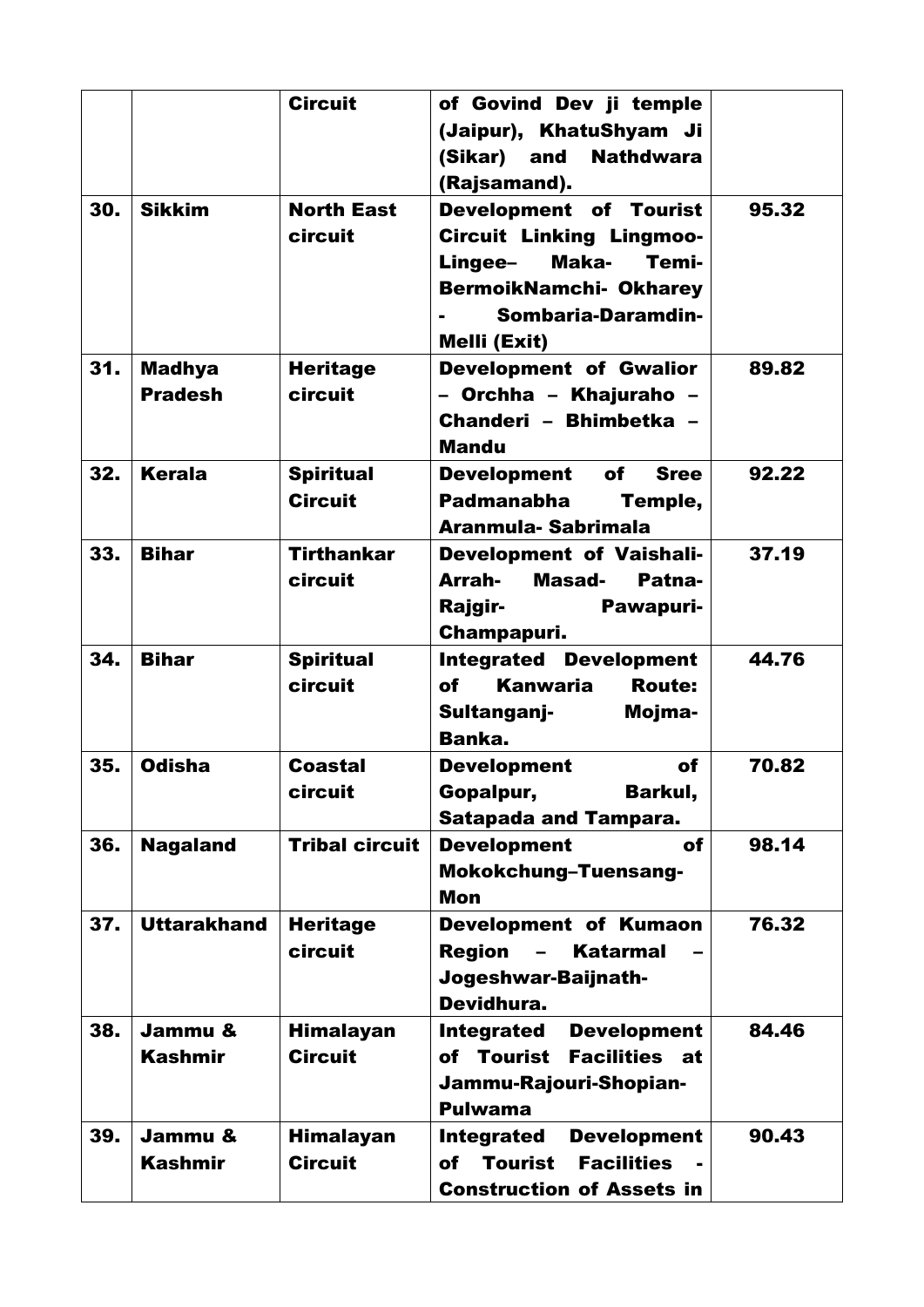|     |                                                          |                                        | lieu of those Destroyed in<br>Floods in 2014 under PM<br><b>Development Package</b>                                                                                                                                              |       |
|-----|----------------------------------------------------------|----------------------------------------|----------------------------------------------------------------------------------------------------------------------------------------------------------------------------------------------------------------------------------|-------|
| 40. | Jammu &<br><b>Kashmir</b>                                | <b>Himalayan</b><br><b>Circuit</b>     | <b>Integrated</b><br><b>Development</b><br>of Tourist facilities<br>at<br><b>Mantalai</b><br>and<br><b>Sudhmahadev</b>                                                                                                           | 90.85 |
| 41. | Jammu &<br><b>Kashmir</b>                                | <b>Himalayan</b><br><b>Circuit</b>     | <b>Development</b><br><b>Integrated</b><br>of Tourist facilities<br>at<br><b>Anantnag-Kishwar-</b><br>Pahalgam-Daksum-Ranjit<br>Sagar Dam                                                                                        | 87.44 |
| 42. | Jammu &<br><b>Kashmir</b>                                | <b>Himalayan</b><br><b>Circuit</b>     | Development of Tourist<br><b>Facilities</b><br>at<br>Gulmarg-<br><b>Baramulla-</b><br><b>Kupwara-</b><br><b>Kargil - Leh</b>                                                                                                     | 91.84 |
| 43. | <b>Uttar</b><br><b>Pradesh</b>                           | <b>Buddhist</b><br><b>Circuit</b>      | <b>Development of Srawasti,</b><br>Kushinagar,<br>&<br>Kapilvastu.                                                                                                                                                               | 99.97 |
| 44. | <b>Uttar</b><br><b>Pradesh</b>                           | Ramayana<br><b>Circuit</b>             | <b>Development</b><br>of<br><b>Chitrakoot</b><br>and<br><b>Shringverpur</b>                                                                                                                                                      | 69.45 |
| 45. | <b>Andaman &amp;</b><br><b>Nicobar</b><br><b>Islands</b> | Coastal<br><b>Circuit</b>              | <b>Development</b><br><b>of</b><br>Long<br><b>Island-Ross Smith Island-</b><br><b>Neil</b><br>Island-<br><b>Havelock</b><br><b>Island- Baratang</b><br>Island-<br>Port Blair.                                                    | 26.91 |
| 46. | <b>Tamil Nadu</b>                                        | <b>Coastal</b><br><b>Circuit</b>       | <b>Development of Chennai-</b><br><b>Mamamallapuram</b><br><b>Rameshwaram</b><br><b>Kulasekaranpattinam</b><br>Kanyakumari                                                                                                       | 72.26 |
| 47. | <b>Uttar</b><br><b>Pradesh</b>                           | <b>Spiritual</b><br><b>Circuit</b>     | <b>Development</b><br>of<br><b>Shahjahanpur-Basti-</b><br>Ahar-Aligharh-Kasgunj-<br>Sarosi-Pratapgarh-Unnao-<br>Kaushambi-<br>Mirzapur-<br>Kairana-<br>Gorakpur-<br>Doamriyagunj-<br><b>Bagpat-</b><br><b>Barabanki-Azamgarh</b> | 65.61 |
| 48. | <b>Uttar</b><br><b>Pradesh</b>                           | <b>Spiritual -II</b><br><b>Circuit</b> | <b>Development</b><br>of<br><b>Bijnor-</b><br><b>Meerut- Kanpur-</b><br>Kanpur                                                                                                                                                   | 67.51 |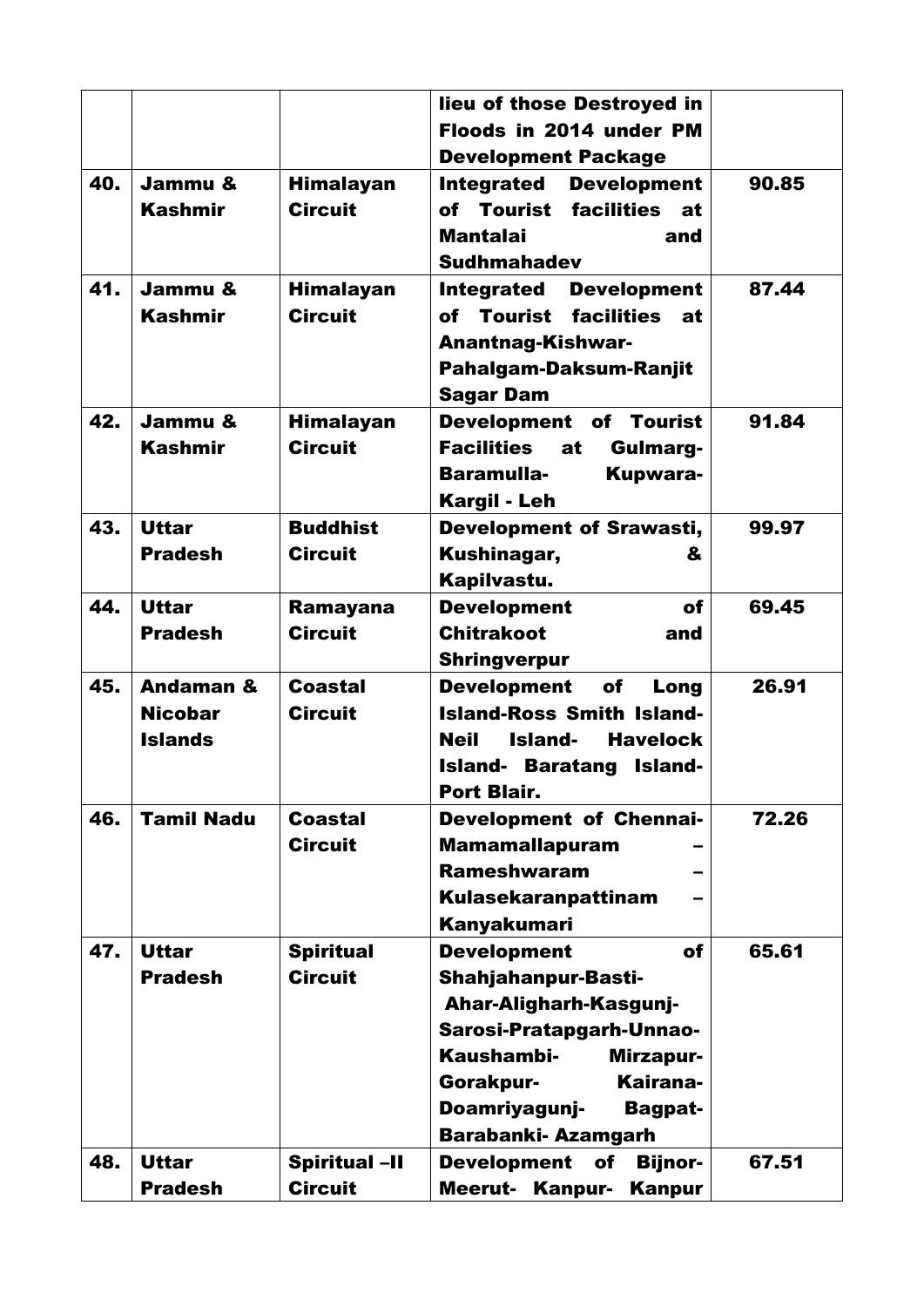|     |                 |                    | Dehat- Banda- Ghazipur-<br>Salempur- Ghosi- Balia-<br><b>Ambedkar Nagar- Aligarh-</b> |       |
|-----|-----------------|--------------------|---------------------------------------------------------------------------------------|-------|
|     |                 |                    | <b>Fatehpur-</b><br>Deoria-                                                           |       |
|     |                 |                    | Mahoba-<br>Sonbhadra-                                                                 |       |
|     |                 |                    | <b>Chandauli-</b><br>Mishrikh-                                                        |       |
|     |                 |                    | <b>Bhadohi</b>                                                                        |       |
| 49. | <b>Uttar</b>    | <b>Heritage</b>    | Development of Kalinjar                                                               | 33.17 |
|     | <b>Pradesh</b>  | <b>Circuit</b>     | <b>Fort</b><br>(Banda)-                                                               |       |
|     |                 |                    | (SantKabir<br><b>MarharDham</b>                                                       |       |
|     |                 |                    | Nagar)-<br>ChauriChaura,                                                              |       |
|     |                 |                    | <b>Shaheed</b><br><b>Sthal</b>                                                        |       |
|     |                 |                    | (Fatehpur)- MavaharSthal                                                              |       |
|     |                 |                    | (Ghosi)- Shaheed Smarak                                                               |       |
|     |                 |                    | (Meerut)                                                                              |       |
| 50. | <b>Bihar</b>    | <b>Buddhist</b>    | <b>Construction</b><br>of                                                             | 98.73 |
|     |                 | <b>Circuit</b>     | <b>Centre</b><br>Convention<br>at                                                     |       |
|     |                 |                    | <b>Bodhgaya</b>                                                                       |       |
| 51. | <b>Assam</b>    | <b>Heritage</b>    | <b>Development of Tezpur -</b>                                                        | 90.98 |
|     |                 | <b>Circuit</b>     | Majuli - Sibsagar                                                                     |       |
| 52. | <b>Himachal</b> | <b>Himalayan</b>   | <b>Integrated Development</b>                                                         | 80.69 |
|     | <b>Pradesh</b>  | <b>Circuit</b>     | of Himalayan Circuit in                                                               |       |
|     |                 |                    | Kiarighat,<br>Shimla,                                                                 |       |
|     |                 |                    | Hatkoti, Manali, Kangra,                                                              |       |
|     |                 |                    | Dharamshala,<br>Bir,                                                                  |       |
|     |                 |                    | <b>Palampur, Chamba</b>                                                               |       |
| 53. | <b>Mizoram</b>  | <b>Eco Circuit</b> | <b>Development</b><br>of<br>Eco-                                                      | 99.07 |
|     |                 |                    | <b>Adventure</b><br><b>Circuit</b><br>at                                              |       |
|     |                 |                    | Aizawl<br>-Rawpuichhip                                                                |       |
|     |                 |                    | Khawhphawp - Lengpui -                                                                |       |
|     |                 |                    | <b>Durtlang</b><br>-Chatlang-                                                         |       |
|     |                 |                    | Sakawrhmuituaitlang                                                                   |       |
|     |                 |                    | Muthee - Beratlawng                                                                   |       |
|     |                 |                    | <b>Airfield</b><br><b>Tuirial</b>                                                     |       |
|     |                 |                    | <b>Hmuifang</b>                                                                       |       |
| 54. | Rajasthan       | <b>Spiritual</b>   | <b>Development</b><br>of<br><b>Churu</b>                                              | 93.90 |
|     |                 | <b>Circuit</b>     | (Salasar Balaji)-<br><b>Jaipur</b>                                                    |       |
|     |                 |                    | (Shri<br><b>Samode</b><br>Balaji,                                                     |       |
|     |                 |                    | <b>Ghatke Balaji, Bandheke</b>                                                        |       |
|     |                 |                    | <b>Balaji)- Alwar (Pandupole</b>                                                      |       |
|     |                 |                    | Hanumanji,<br><b>Bharathari</b> )-                                                    |       |
|     |                 |                    | Viratnagar<br>(Bijak,                                                                 |       |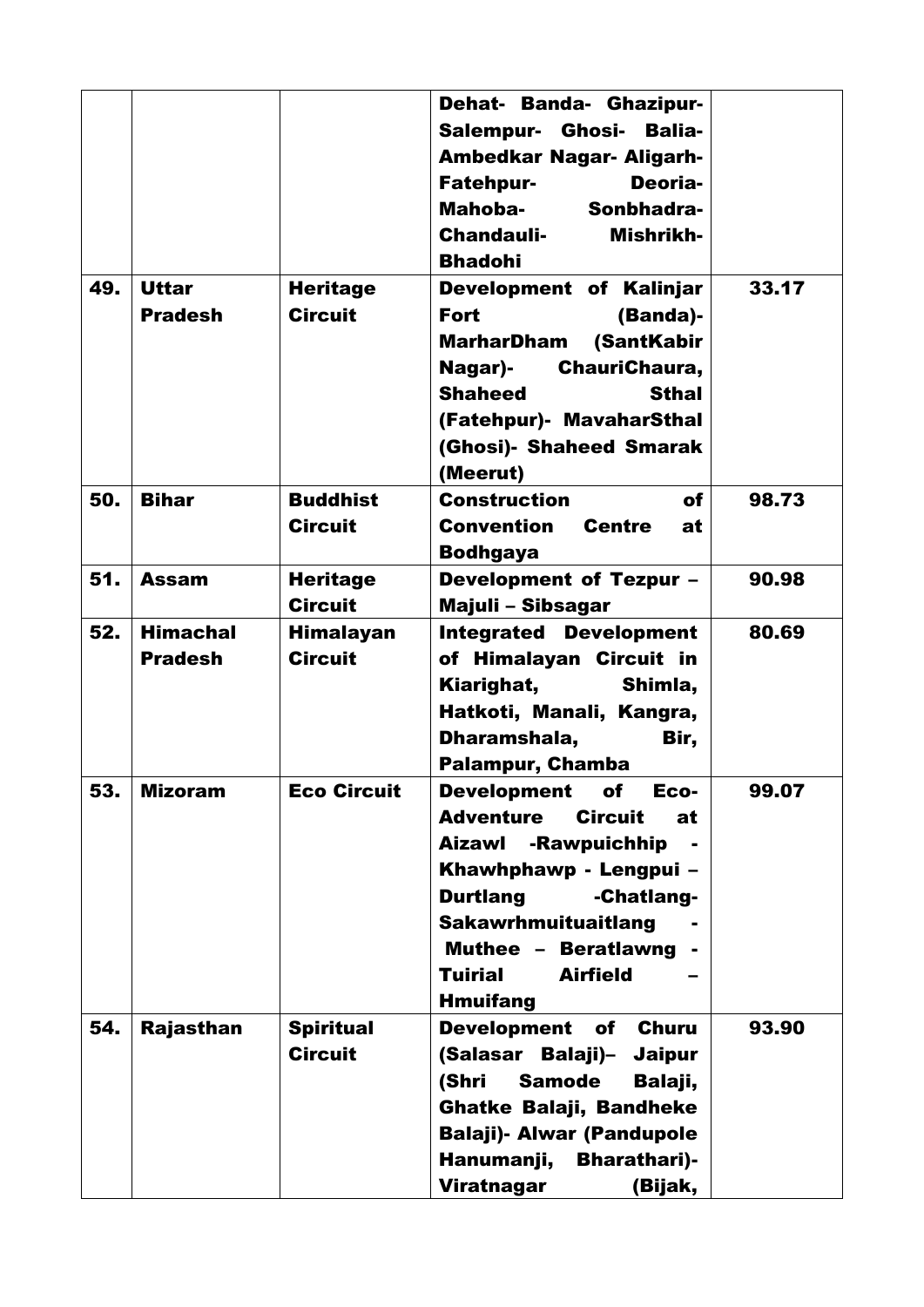|     |                     |                      | Jainnasiya,<br><b>Ambika</b>        |       |
|-----|---------------------|----------------------|-------------------------------------|-------|
|     |                     |                      | Temple)-<br><b>Bharatpur</b>        |       |
|     |                     |                      | (Kaman Region) - Dholpur            |       |
|     |                     |                      | (Muchkund)                          |       |
|     |                     |                      | <b>Mehandipur</b><br><b>Balaji-</b> |       |
|     |                     |                      | <b>Chittorgarh (Sanwaliyaji)</b>    |       |
| 55. | Gujarat             | <b>Heritage</b>      | <b>Development of Vadnagar</b>      | 91.84 |
|     |                     | <b>Circuit</b>       | and Modhera                         |       |
|     | <b>Year 2017-18</b> |                      |                                     |       |
| 56. | <b>Bihar</b>        | <b>Rural Circuit</b> | Development of Gandhi               | 44.65 |
|     |                     |                      | Circuit:<br><b>Bhitiharwa-</b>      |       |
|     |                     |                      | <b>Chandrahia-Turkaulia</b>         |       |
| 57. | Goa                 | <b>Coastal</b>       | Development of Rua De               | 99.35 |
|     |                     | <b>Circuit</b>       | <b>Orum Creek - Don Paula -</b>     |       |
|     |                     |                      | <b>Colva - Benaulim</b>             |       |
| 58. | Gujarat             | <b>Buddhist</b>      | <b>Development</b><br>of            | 28.67 |
|     |                     | circuit              | Junagadh-<br>GirSomnath-            |       |
|     |                     |                      | <b>Bharuch-Kutch-</b>               |       |
|     |                     |                      | <b>Bhavnagar-</b><br>Rajkot-        |       |
|     |                     |                      | <b>Mehsana</b>                      |       |
| 59. | <b>Puducherry</b>   | <b>Heritage</b>      | <b>Development of Franco-</b>       | 66.35 |
|     |                     | <b>Circuit</b>       | Tamil Village, Karaikal,            |       |
|     |                     |                      | <b>Mahe and Yanam</b>               |       |
| 60. | <b>Puducherry</b>   | <b>Spiritual</b>     | <b>Development of Karaikal,</b>     | 40.68 |
|     |                     | <b>Circuit</b>       | <b>Yanam and Puducherry</b>         |       |
| 61. | <b>Rajasthan</b>    | <b>Heritage</b>      | <b>Development</b><br>of            | 90.92 |
|     |                     | <b>Circuit</b>       | <b>Rajsamand (Kumbhalgarh</b>       |       |
|     |                     |                      | Fort)- Jaipur (Nahargarh            |       |
|     |                     |                      | Fort)- Alwar (Bala Quila)-          |       |
|     |                     |                      | <b>Sawai</b><br><b>Madhopur</b>     |       |
|     |                     |                      | (Ranthambore<br>Fort and            |       |
|     |                     |                      | Khandar Fort)- Jhalawar             |       |
|     |                     |                      | $Fort$ -<br>(Gagron                 |       |
|     |                     |                      | (Chittorgarh<br>Chittorgarh         |       |
|     |                     |                      | Fort)<br><b>Jaisalmer</b>           |       |
|     |                     |                      | (Jaisalmer<br>Fort)                 |       |
|     |                     |                      | <b>Hanumangarh</b>                  |       |
|     |                     |                      | (Kalibangan,<br><b>Bhatner</b>      |       |
|     |                     |                      | and<br><b>Fort</b><br>Gogamedi)-    |       |
|     |                     |                      | (Jalore<br>Fort)-<br><b>Jalore</b>  |       |
|     |                     |                      | (Pratap<br>Udaipur<br>Gaurav        |       |
|     |                     |                      | Kendra)- Dholpur (Bagh-i-           |       |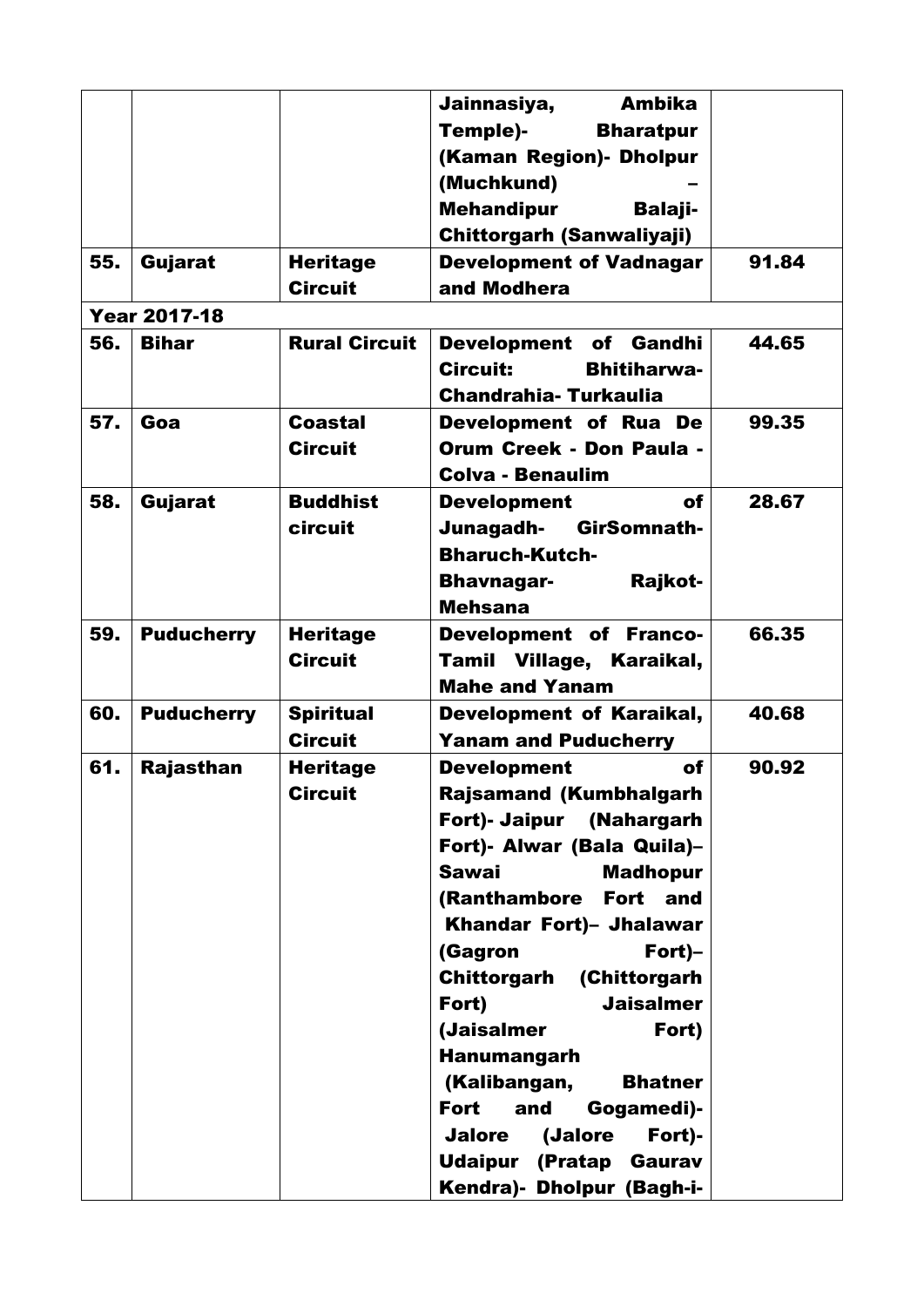|                     |                                                                                       | <b>Nilofar</b><br><b>Purani</b><br>and                                                                                             |                                                                                                                                                                                                                                                                                                                                                                                                                                                                                                                                                                                                                                                                                                                    |
|---------------------|---------------------------------------------------------------------------------------|------------------------------------------------------------------------------------------------------------------------------------|--------------------------------------------------------------------------------------------------------------------------------------------------------------------------------------------------------------------------------------------------------------------------------------------------------------------------------------------------------------------------------------------------------------------------------------------------------------------------------------------------------------------------------------------------------------------------------------------------------------------------------------------------------------------------------------------------------------------|
|                     |                                                                                       |                                                                                                                                    |                                                                                                                                                                                                                                                                                                                                                                                                                                                                                                                                                                                                                                                                                                                    |
|                     |                                                                                       |                                                                                                                                    |                                                                                                                                                                                                                                                                                                                                                                                                                                                                                                                                                                                                                                                                                                                    |
|                     |                                                                                       |                                                                                                                                    | 96.90                                                                                                                                                                                                                                                                                                                                                                                                                                                                                                                                                                                                                                                                                                              |
|                     |                                                                                       |                                                                                                                                    |                                                                                                                                                                                                                                                                                                                                                                                                                                                                                                                                                                                                                                                                                                                    |
|                     |                                                                                       |                                                                                                                                    |                                                                                                                                                                                                                                                                                                                                                                                                                                                                                                                                                                                                                                                                                                                    |
|                     |                                                                                       |                                                                                                                                    |                                                                                                                                                                                                                                                                                                                                                                                                                                                                                                                                                                                                                                                                                                                    |
|                     |                                                                                       |                                                                                                                                    |                                                                                                                                                                                                                                                                                                                                                                                                                                                                                                                                                                                                                                                                                                                    |
|                     |                                                                                       |                                                                                                                                    |                                                                                                                                                                                                                                                                                                                                                                                                                                                                                                                                                                                                                                                                                                                    |
|                     |                                                                                       |                                                                                                                                    |                                                                                                                                                                                                                                                                                                                                                                                                                                                                                                                                                                                                                                                                                                                    |
|                     |                                                                                       |                                                                                                                                    | 47.52                                                                                                                                                                                                                                                                                                                                                                                                                                                                                                                                                                                                                                                                                                              |
|                     |                                                                                       |                                                                                                                                    |                                                                                                                                                                                                                                                                                                                                                                                                                                                                                                                                                                                                                                                                                                                    |
|                     |                                                                                       |                                                                                                                                    | 94.61                                                                                                                                                                                                                                                                                                                                                                                                                                                                                                                                                                                                                                                                                                              |
|                     |                                                                                       | Dam-                                                                                                                               |                                                                                                                                                                                                                                                                                                                                                                                                                                                                                                                                                                                                                                                                                                                    |
|                     |                                                                                       | <b>Mandleshwar</b><br>Dam-                                                                                                         |                                                                                                                                                                                                                                                                                                                                                                                                                                                                                                                                                                                                                                                                                                                    |
|                     |                                                                                       | <b>Omkareshwar</b><br>Dam-                                                                                                         |                                                                                                                                                                                                                                                                                                                                                                                                                                                                                                                                                                                                                                                                                                                    |
|                     |                                                                                       | Indira Sagar Dam- Tawa                                                                                                             |                                                                                                                                                                                                                                                                                                                                                                                                                                                                                                                                                                                                                                                                                                                    |
|                     |                                                                                       | Dam- Bargi Dam- Bheda                                                                                                              |                                                                                                                                                                                                                                                                                                                                                                                                                                                                                                                                                                                                                                                                                                                    |
|                     |                                                                                       |                                                                                                                                    |                                                                                                                                                                                                                                                                                                                                                                                                                                                                                                                                                                                                                                                                                                                    |
|                     |                                                                                       | <b>River.</b>                                                                                                                      |                                                                                                                                                                                                                                                                                                                                                                                                                                                                                                                                                                                                                                                                                                                    |
| <b>Uttar</b>        |                                                                                       |                                                                                                                                    | 127.21                                                                                                                                                                                                                                                                                                                                                                                                                                                                                                                                                                                                                                                                                                             |
| <b>Pradesh</b>      | <b>Circuit</b>                                                                        |                                                                                                                                    |                                                                                                                                                                                                                                                                                                                                                                                                                                                                                                                                                                                                                                                                                                                    |
| <b>Andhra</b>       | <b>Buddhist</b>                                                                       |                                                                                                                                    | 52.34                                                                                                                                                                                                                                                                                                                                                                                                                                                                                                                                                                                                                                                                                                              |
|                     |                                                                                       | <b>Circuit:</b>                                                                                                                    |                                                                                                                                                                                                                                                                                                                                                                                                                                                                                                                                                                                                                                                                                                                    |
|                     |                                                                                       |                                                                                                                                    |                                                                                                                                                                                                                                                                                                                                                                                                                                                                                                                                                                                                                                                                                                                    |
|                     |                                                                                       |                                                                                                                                    |                                                                                                                                                                                                                                                                                                                                                                                                                                                                                                                                                                                                                                                                                                                    |
|                     |                                                                                       |                                                                                                                                    |                                                                                                                                                                                                                                                                                                                                                                                                                                                                                                                                                                                                                                                                                                                    |
|                     |                                                                                       |                                                                                                                                    |                                                                                                                                                                                                                                                                                                                                                                                                                                                                                                                                                                                                                                                                                                                    |
|                     |                                                                                       |                                                                                                                                    |                                                                                                                                                                                                                                                                                                                                                                                                                                                                                                                                                                                                                                                                                                                    |
|                     |                                                                                       |                                                                                                                                    |                                                                                                                                                                                                                                                                                                                                                                                                                                                                                                                                                                                                                                                                                                                    |
|                     |                                                                                       |                                                                                                                                    |                                                                                                                                                                                                                                                                                                                                                                                                                                                                                                                                                                                                                                                                                                                    |
|                     |                                                                                       |                                                                                                                                    |                                                                                                                                                                                                                                                                                                                                                                                                                                                                                                                                                                                                                                                                                                                    |
|                     |                                                                                       | Scheme.                                                                                                                            |                                                                                                                                                                                                                                                                                                                                                                                                                                                                                                                                                                                                                                                                                                                    |
| <b>Year 2018-19</b> |                                                                                       |                                                                                                                                    |                                                                                                                                                                                                                                                                                                                                                                                                                                                                                                                                                                                                                                                                                                                    |
| <b>Maharashtra</b>  | <b>Spiritual</b>                                                                      | <b>Waki-</b><br><b>Development</b><br>of                                                                                           | 54.01                                                                                                                                                                                                                                                                                                                                                                                                                                                                                                                                                                                                                                                                                                              |
|                     | <b>Circuit</b>                                                                        | Adasa-<br>Dhapewada-                                                                                                               |                                                                                                                                                                                                                                                                                                                                                                                                                                                                                                                                                                                                                                                                                                                    |
|                     |                                                                                       | Paradsingha- Chota Taj                                                                                                             |                                                                                                                                                                                                                                                                                                                                                                                                                                                                                                                                                                                                                                                                                                                    |
|                     |                                                                                       | <b>Bagh- Telankhandi- Girad</b>                                                                                                    |                                                                                                                                                                                                                                                                                                                                                                                                                                                                                                                                                                                                                                                                                                                    |
| --                  | <b>Development</b>                                                                    | <b>Development of Wayside</b>                                                                                                      | 17.93                                                                                                                                                                                                                                                                                                                                                                                                                                                                                                                                                                                                                                                                                                              |
|                     | of Wayside                                                                            | <b>Amenities</b><br><b>Uttar</b><br>in                                                                                             |                                                                                                                                                                                                                                                                                                                                                                                                                                                                                                                                                                                                                                                                                                                    |
|                     | <b>Amenities</b>                                                                      | <b>Pradesh</b><br>and<br><b>Bihar</b> at                                                                                           |                                                                                                                                                                                                                                                                                                                                                                                                                                                                                                                                                                                                                                                                                                                    |
|                     | (Sub-                                                                                 | Varanasi -<br>Gaya;                                                                                                                |                                                                                                                                                                                                                                                                                                                                                                                                                                                                                                                                                                                                                                                                                                                    |
|                     | Scheme)                                                                               | Lucknow-Ayodhya-                                                                                                                   |                                                                                                                                                                                                                                                                                                                                                                                                                                                                                                                                                                                                                                                                                                                    |
|                     |                                                                                       | Lucknow;<br>Gorakhpur-                                                                                                             |                                                                                                                                                                                                                                                                                                                                                                                                                                                                                                                                                                                                                                                                                                                    |
|                     | <b>Telangana</b><br><b>Bihar</b><br><b>Madhya</b><br><b>Pradesh</b><br><b>Pradesh</b> | <b>Heritage</b><br><b>Circuit</b><br><b>Spiritual</b><br><b>Circuit</b><br><b>Eco Circuit</b><br><b>Ramayana</b><br><b>Circuit</b> | Chawni)–<br><b>Nagaur (Meera</b><br><b>Bai Smarak)</b><br><b>Development of Heritage</b><br><b>Circuit:</b><br>Shahi<br>Qutub<br><b>Heritage</b><br><b>Park-</b><br><b>Paigah</b><br>Tombs-<br>Hayat<br><b>Bakshi</b><br><b>Raymond's</b><br><b>Mosque-</b><br><b>Tomb</b><br><b>Development of Mandar</b><br><b>Hill &amp; Ang Pradesh</b><br><b>Development</b><br>of<br>Gandhisagar<br><b>Ghat- Bansagar Dam- Ken</b><br><b>Development of Ayodhya.</b><br><b>Development of Buddhist</b><br>Shalihundam-<br>Thotlakonda- Bavikonda-<br>Bojjanakonda- Amravati-<br><b>Anupu in Andhra Pradesh</b><br>under<br>the<br>theme<br>of<br><b>Buddhist</b><br><b>Circuit</b><br>of<br><b>Swadesh</b><br><b>Darshan</b> |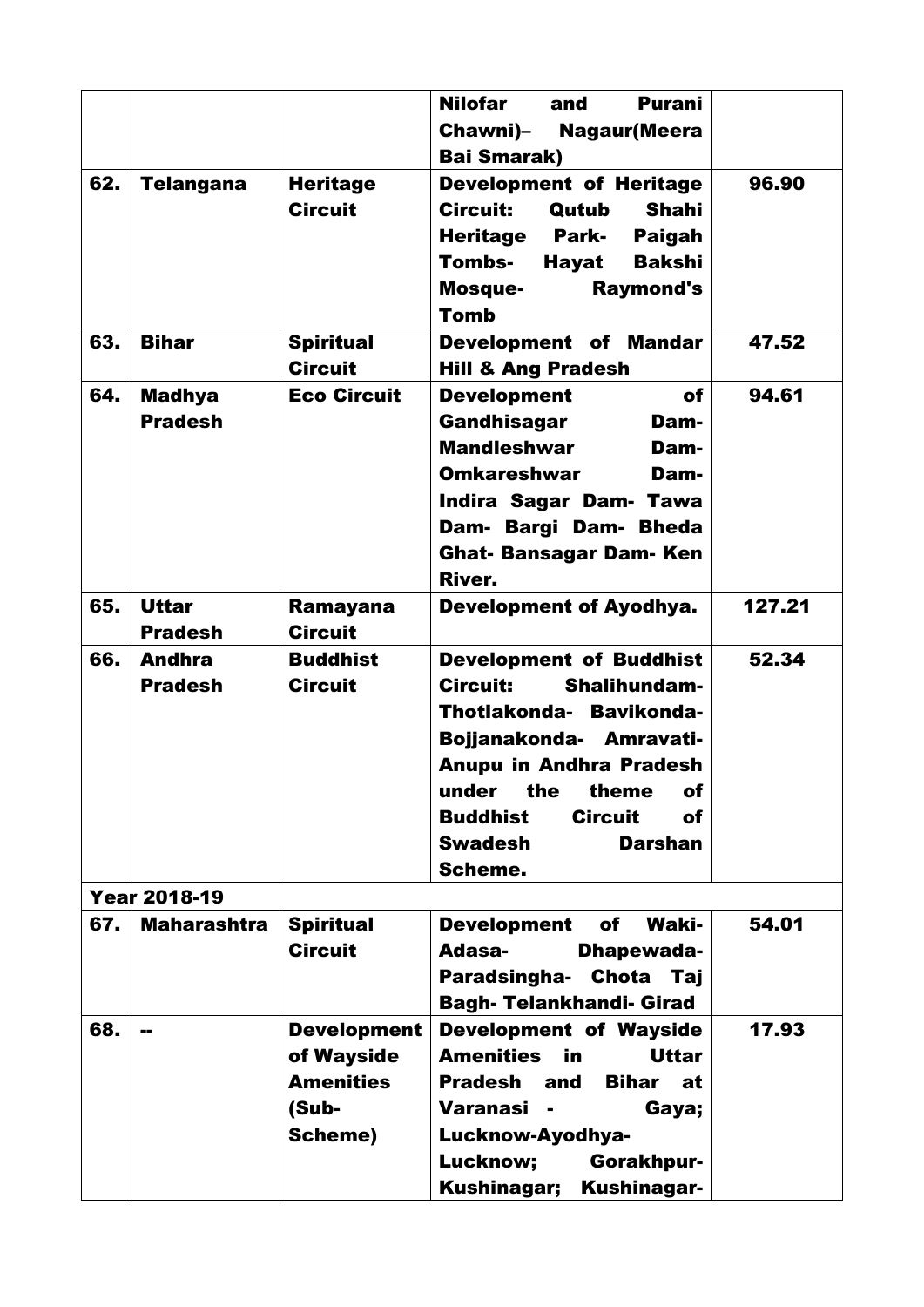|     |                                |                                     | <b>Kushinagar</b><br>Gaya-<br>in<br>collaboration<br>with<br><b>MoRTH</b>                                                                                                                                                                                                                        |       |
|-----|--------------------------------|-------------------------------------|--------------------------------------------------------------------------------------------------------------------------------------------------------------------------------------------------------------------------------------------------------------------------------------------------|-------|
| 69. | <b>Uttar</b><br><b>Pradesh</b> | <b>Spiritual</b><br><b>Circuit</b>  | <b>Development of Jewar -</b><br>Dadri - Sikandrabad-<br>Noida-Khurja-Banda.                                                                                                                                                                                                                     | 12.03 |
| 70. | <b>Jharkhand</b>               | <b>Eco Circuit</b>                  | <b>Development of Dalma-</b><br><b>Chandil- Getalsud- Betla</b><br>National park- Mirchaiya-<br>Netarhat.                                                                                                                                                                                        | 52.72 |
| 71. | <b>Tripura</b>                 | <b>North East</b><br>circuit        | <b>Development of Surma</b><br><b>Cherra- Unakoti- Jampui</b><br><b>Hills - Gunabati-</b><br><b>Bhunaneshwari-</b><br><b>Matabari- Neermahal-</b><br><b>Boxanagar - Chottakhola-</b><br>Pilak-Avangchaarra                                                                                       | 65.00 |
| 72. | <b>Punjab</b>                  | <b>Heritage</b><br><b>Circuit</b>   | <b>Development of Anandpur</b><br>Sahib - Fatehgarh Sahib -<br><b>Chamkaur Sahib -</b><br><b>Ferozpur - Amritsar -</b><br>Khatkar Kalan - Kalanour<br>- Patiala                                                                                                                                  | 91.55 |
| 73. | <b>Kerala</b>                  | <b>Spiritual</b><br><b>Circuit</b>  | Development Sivagiri Sree<br><b>Narayana</b><br><b>Guru</b> Ashram-<br>Arruvipuram-Kunnumpara<br>Subrahmania-<br><b>Sree</b><br><b>Chembazhanthi</b><br><b>Sree</b><br>Narayana Gurukulam                                                                                                        | 69.47 |
| 74. | <b>Kerala</b>                  | <b>Rural</b><br><b>Circuit</b>      | <b>Development of Malanad</b><br><b>Malabar Cruise Tourism</b><br><b>Project</b>                                                                                                                                                                                                                 | 80.37 |
| 75. | <b>Meghalaya</b>               | <b>North East</b><br><b>Circuit</b> | <b>Development</b><br>West<br>of<br>Khasi Hills (Nongkhlaw-<br><b>KremTirot</b><br>Khudoi&Kohmang Falls -<br><b>Khri</b><br><b>River-</b><br>Mawthadraishan, Shillon),<br>Jaintia Hills (Krang Suri<br>Falls- Shyrmang- looksi),<br><b>Hills</b><br>(Nokrek<br>Garo<br>Reserve, Katta Beel, Siju | 84.97 |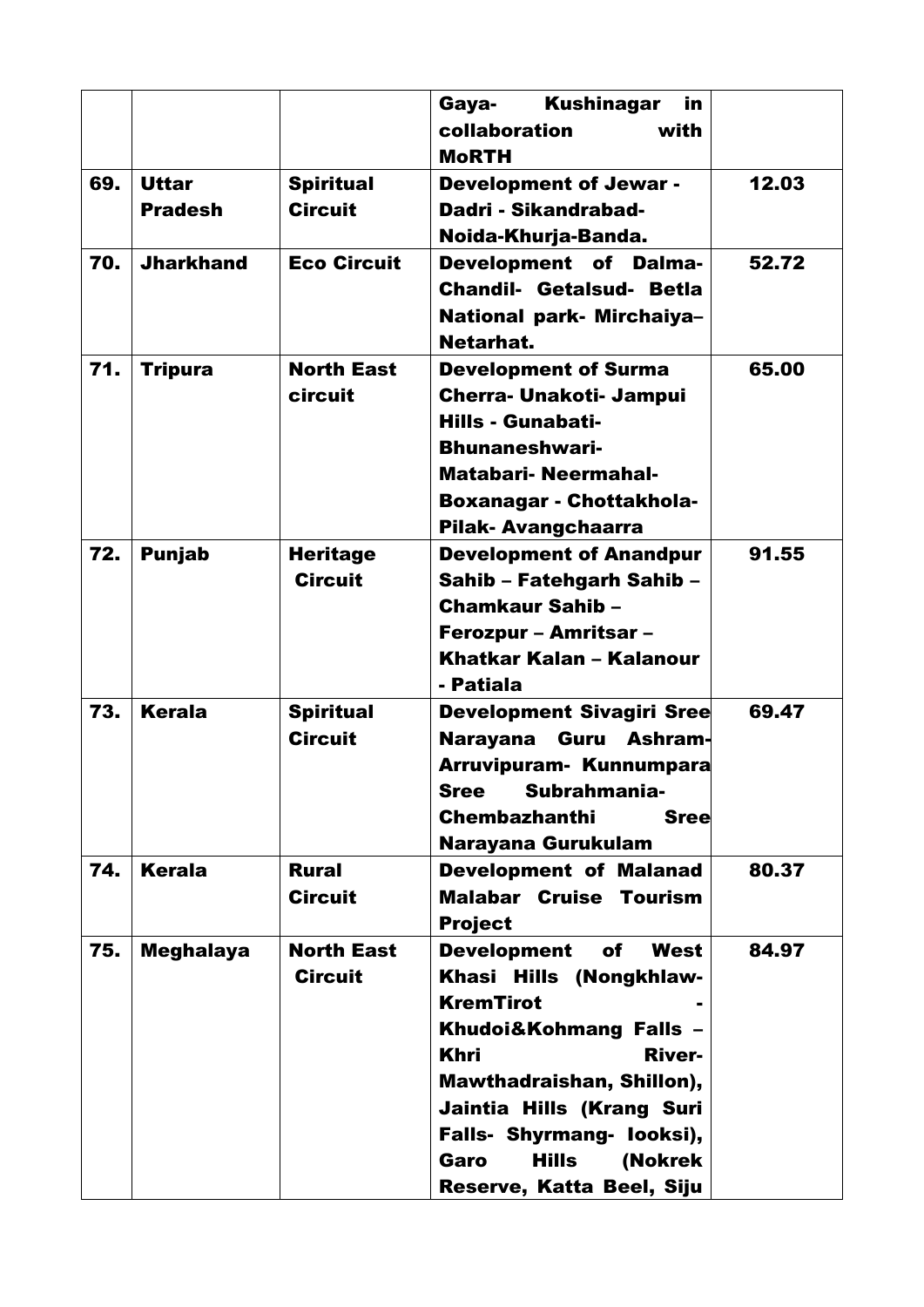|     |                |                  | Caves)                            |       |
|-----|----------------|------------------|-----------------------------------|-------|
| 76. | <b>Uttar</b>   | <b>Spiritual</b> | <b>Development</b><br>of          | 15.76 |
|     | <b>Pradesh</b> | <b>Circuit</b>   | Gorakhnath<br><b>Temple</b>       |       |
|     |                |                  | (Gorakhpur),<br><b>Devipattan</b> |       |
|     |                |                  | <b>Temple (Balrampur) and</b>     |       |
|     |                |                  | <b>Vatvashni</b><br><b>Temple</b> |       |
|     |                |                  | (Domariyaganj)                    |       |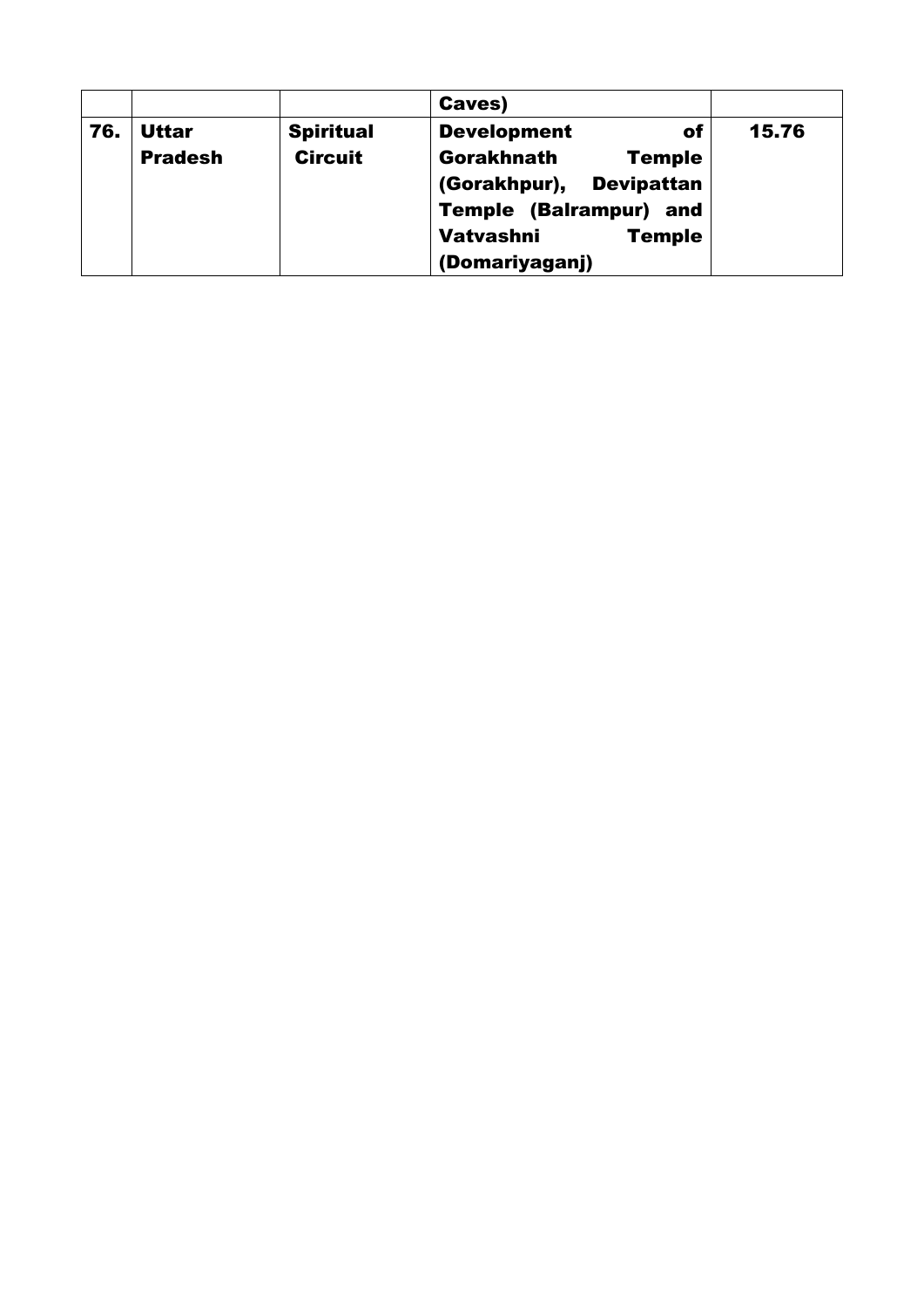# II. PRASHAD SCHEME

(Amount in Rupees crore)

| SI. | <b>State/UTs</b>                   | Project    | <b>Name of the Project</b>                             | <b>Year of</b>  | <b>Approved</b>                                                                       |
|-----|------------------------------------|------------|--------------------------------------------------------|-----------------|---------------------------------------------------------------------------------------|
| No. |                                    | <b>Nos</b> |                                                        | <b>Sanction</b> | cost                                                                                  |
|     |                                    |            | <b>Development</b><br>of                               |                 |                                                                                       |
| 1.  |                                    | 1.         | <b>Amaravati</b><br>Town,                              | 2015-16         |                                                                                       |
|     | <b>ANDHRA</b>                      |            | <b>Guntur District as a</b>                            |                 |                                                                                       |
|     | <b>PRADESH</b>                     |            | <b>Tourist Destination</b>                             |                 |                                                                                       |
|     |                                    | 2.         | <b>Development</b><br>of                               | 2017-18         |                                                                                       |
|     |                                    |            | <b>Srisailam Temple</b>                                |                 |                                                                                       |
|     | <b>ARUNACHAL</b><br><b>PRADESH</b> |            | <b>Development</b><br>of                               |                 |                                                                                       |
| 2.  |                                    | 3.         | <b>Parasuram</b><br>Kund,                              | 2020-21         | 37.88                                                                                 |
|     |                                    |            | <b>Lohit Distt.</b>                                    |                 |                                                                                       |
|     |                                    |            | <b>Development</b><br>of                               |                 |                                                                                       |
|     |                                    |            | <b>Kamakhya</b><br><b>Temple</b>                       |                 |                                                                                       |
| 3.  | <b>ASSAM</b>                       | 4.         | <b>Pilgrimage</b><br>and                               | 2015-16         |                                                                                       |
|     |                                    |            | <b>Destination in and</b>                              |                 |                                                                                       |
|     |                                    |            | around Guwahati                                        |                 | 27.77<br>47.45<br>30.71<br>4.27<br>41.54<br>43.33<br>13.08<br>45.36<br>47.12<br>49.52 |
|     |                                    |            | <b>Development</b><br>of                               |                 |                                                                                       |
|     |                                    | 5.         | basic facilities<br>at                                 | 2014-15         |                                                                                       |
| 4.  | <b>BIHAR</b>                       |            | <b>Vishnupad</b><br>temple,                            |                 |                                                                                       |
|     |                                    |            | Gaya, Bihar                                            |                 |                                                                                       |
|     |                                    | 6.         | <b>Development</b><br>at                               | 2015-16         |                                                                                       |
|     |                                    |            | <b>Patna Sahib</b>                                     |                 |                                                                                       |
|     |                                    |            | <b>Development of Maa</b>                              |                 |                                                                                       |
|     |                                    |            | <b>Bamleshwari</b><br><b>Devi</b>                      |                 |                                                                                       |
| 5.  | <b>CHHATTISGARH</b>                | 7.         | Temple,                                                | 2020-21         |                                                                                       |
|     |                                    |            | Rajnandgaon,                                           |                 |                                                                                       |
|     |                                    |            | Dongargarh,                                            |                 |                                                                                       |
|     |                                    |            | <b>Chhattisgarh</b><br><b>of</b><br><b>Development</b> |                 |                                                                                       |
|     |                                    | 8.         | <b>Dwarka</b>                                          | 2016-17         |                                                                                       |
|     |                                    |            | <b>Pilgrimage</b>                                      |                 |                                                                                       |
|     |                                    | 9.         | <b>Amenities</b><br>at                                 | 2016-17         |                                                                                       |
| 6.  | <b>GUJARAT</b>                     |            | <b>Somnath</b>                                         |                 |                                                                                       |
|     |                                    |            | <b>Development</b><br>of                               |                 |                                                                                       |
|     |                                    |            | <b>Promenade</b><br>at                                 |                 |                                                                                       |
|     |                                    | 10.        | <b>Somnath</b><br>under                                | 2018-19         |                                                                                       |
|     |                                    |            | <b>PRASHAD Scheme</b>                                  |                 |                                                                                       |
|     |                                    |            | <b>of</b><br><b>Development</b>                        |                 |                                                                                       |
|     |                                    |            | <b>Nada</b><br><b>Saheb</b>                            |                 |                                                                                       |
| 7.  | <b>HARYANA</b>                     | 11.        | <b>Gurudwara</b><br>and                                | 2019-20         |                                                                                       |
|     |                                    |            | <b>Mata</b><br><b>Mansha</b><br><b>Devi</b>            |                 |                                                                                       |
|     |                                    |            | <b>Temple</b><br>in.                                   |                 |                                                                                       |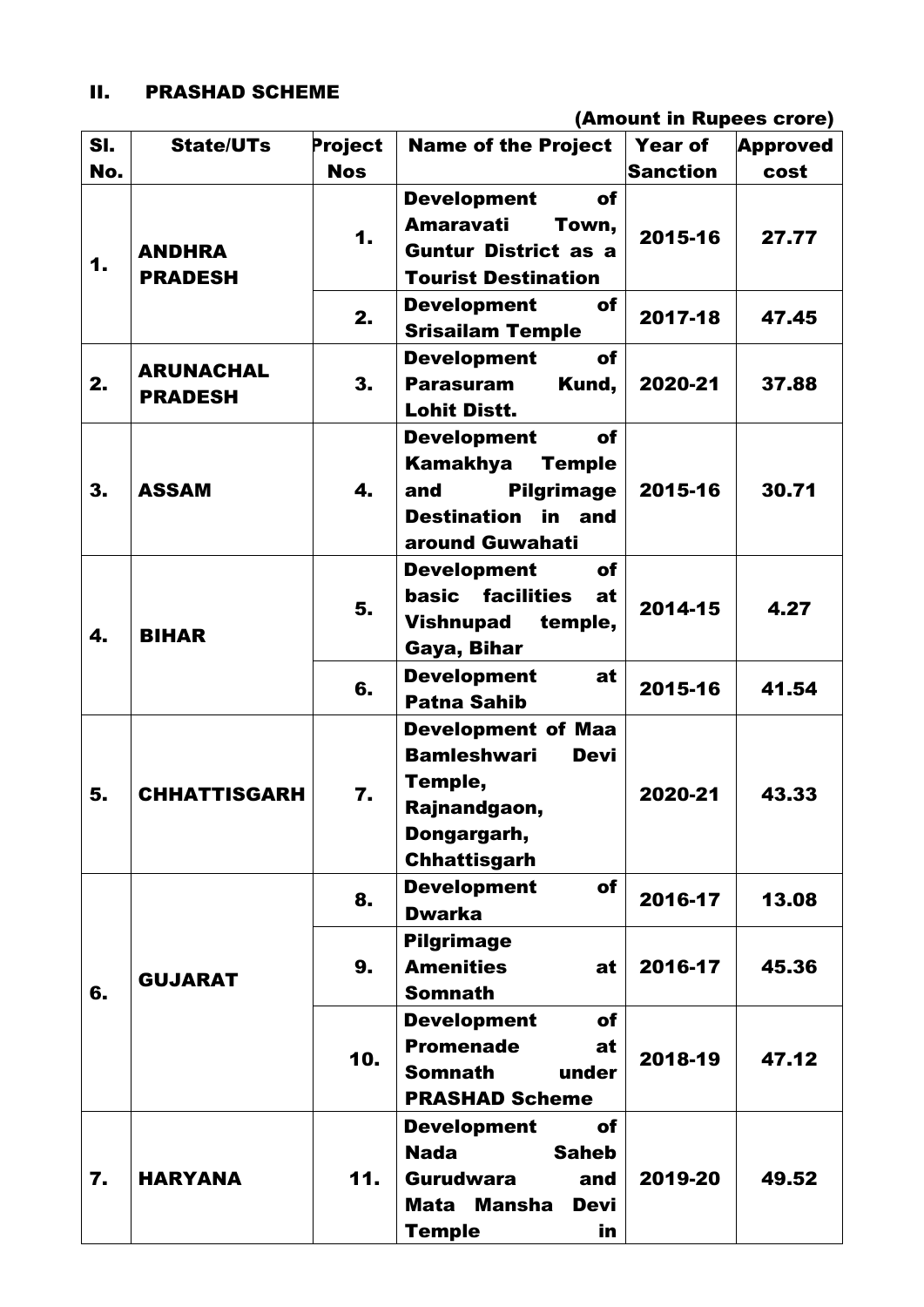|     |                                 |     | <b>Panchkula District</b>                             |         |       |
|-----|---------------------------------|-----|-------------------------------------------------------|---------|-------|
| 8.  | &<br><b>UMMAL</b>               | 12. | <b>Development</b><br>at                              | 2016-17 | 40.46 |
|     | <b>KASHMIR</b>                  |     | Hazratbal,                                            |         |       |
|     | <b>JHARKHAND</b>                | 13. | <b>Development</b><br>of                              | 2018-19 | 39.13 |
| 9.  |                                 |     | <b>Baidyanathji</b><br>Dham,                          |         |       |
|     |                                 |     | <b>Deoghar</b>                                        |         |       |
| 10. | <b>KERALA</b>                   | 14. | <b>Development</b><br>at                              | 2016-17 | 46.14 |
| 11. |                                 |     | <b>Guruvayur Temple</b>                               |         |       |
|     | <b>MADHYA</b><br><b>PRADESH</b> | 15. | <b>Development</b><br><b>of</b><br><b>Omkareshwar</b> | 2017-18 | 44.83 |
|     |                                 | 16. | <b>Development</b><br>of                              |         |       |
|     |                                 |     | <b>Amarkantak</b>                                     | 2020-21 | 49.99 |
|     |                                 |     | <b>of</b><br><b>Development</b>                       |         |       |
|     | <b>12. MAHARASHTRA</b>          | 17. | <b>Trimbakeshwar</b>                                  | 2017-18 | 37.81 |
|     |                                 | 18. | <b>Development</b><br>of                              |         |       |
|     | <b>MEGHALAYA</b>                |     | <b>Pilgrimage</b>                                     |         |       |
| 13. |                                 |     | <b>Facilitation</b><br>in                             | 2020-21 | 29.32 |
|     |                                 |     | <b>Meghalaya</b>                                      |         |       |
|     | <b>NAGALAND</b>                 |     | <b>of</b><br><b>Development</b>                       | 2018-19 | 25.26 |
| 14. |                                 | 19. | <b>Pilgrimage</b>                                     |         |       |
|     |                                 |     | <b>Infrastructure</b><br>in                           |         |       |
|     |                                 |     | <b>Nagaland</b>                                       |         |       |
| 15. | <b>ODISHA</b>                   | 20. | <b>Infrastructure</b>                                 |         |       |
|     |                                 |     | <b>Development</b><br>at                              |         |       |
|     |                                 |     | Puri,<br><b>Shree</b>                                 |         |       |
|     |                                 |     | Jagannath<br><b>Dham</b><br>Ramachandi - Prachi       | 2014-15 | 50.00 |
|     |                                 |     | <b>River front at Deuli</b>                           |         |       |
|     |                                 |     | under Mega Circuit                                    |         |       |
|     |                                 |     | <b>Development</b><br>of                              |         |       |
|     | <b>PUNJAB</b>                   | 21. | Karuna<br><b>Sagar</b>                                |         |       |
| 16. |                                 |     | <b>Sthal</b><br>Valmiki<br>at                         | 2015-16 | 6.40  |
|     |                                 |     | <b>Amritsar</b>                                       |         |       |
|     |                                 |     | <b>Integrated</b>                                     |         |       |
| 17. | <b>RAJASTHAN</b>                | 22. | <b>Development</b><br>of                              | 2015-16 | 32.64 |
|     |                                 |     | <b>Pushkar/Ajmer</b>                                  |         |       |
| 18. | <b>SIKKIM</b>                   | 23. | <b>Development</b><br><b>of</b>                       |         |       |
|     |                                 |     | <b>Pilgrimage</b>                                     |         |       |
|     |                                 |     | <b>Facilitation at Four</b>                           | 2020-21 | 33.32 |
|     |                                 |     | Saints,<br><b>Patron</b>                              |         |       |
|     |                                 |     | <b>Yuksom</b>                                         |         |       |
| 19. | <b>TAMILNADU</b>                | 24. | <b>Development</b><br>of<br><b>Kanchipuram</b>        | 2016-17 | 13.99 |
|     |                                 | 25. | <b>Development</b><br>of                              | 2016-17 | 4.86  |
|     |                                 |     |                                                       |         |       |